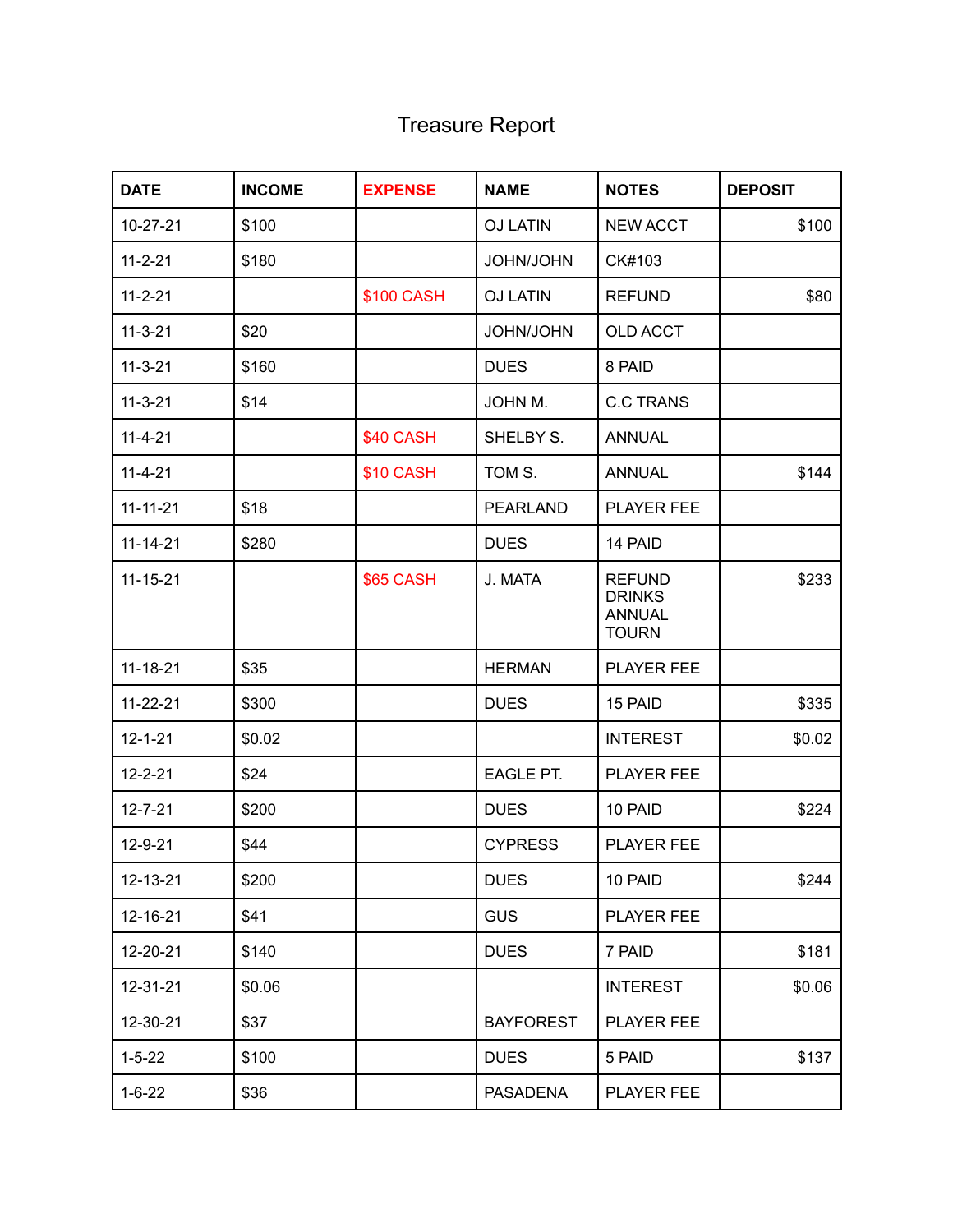| <b>DATE</b>   | <b>INCOME</b> | <b>EXPENSE</b> | <b>NAME</b>            | <b>NOTES</b>                  | <b>DEPOSIT</b> |
|---------------|---------------|----------------|------------------------|-------------------------------|----------------|
| $1 - 12 - 22$ | \$40          |                | <b>DUES</b>            | 2 PAID DUES                   | \$76           |
| $1 - 13 - 22$ | \$40          |                | <b>DUES</b>            | 2 PAID                        |                |
| $1 - 13 - 22$ | \$35          |                | JOHN M.                | <b>COVID MASK</b>             | \$35           |
| $1 - 27 - 22$ | \$42          |                | <b>HERMAN</b>          | PLAYER FEE                    | \$117          |
| $1 - 31 - 22$ | \$0.07        |                |                        | <b>INTEREST</b>               | \$0.07         |
| $2 - 10 - 22$ | \$72          |                | <b>PASADENA</b>        |                               | \$72           |
| $2 - 14 - 22$ | \$78          |                | <b>TIMBERCK</b>        | 2 PAID DUES                   | \$78           |
| $2 - 22 - 22$ | \$92          |                | <b>PEARLAND</b>        | 3 PAID DUES                   | \$92           |
| $2 - 28 - 22$ | \$0.08        |                |                        | <b>INTEREST</b>               | \$0.08         |
| $3 - 08 - 22$ | \$61          |                | <b>GUS WOR</b>         | 1 PAID DUE                    | \$61           |
| 3-09-22       |               | \$15           | <b>John Simmons</b>    | Ups store copy                |                |
| $3 - 16 - 22$ | \$84          |                | Eagle point            | 2 paid dues                   | \$84           |
| $3 - 23 - 22$ | \$100         |                | Clear creek            | 3 paid dues                   | \$100          |
| $3 - 30 - 22$ | \$86          |                | Cypresswood            | 2 paid dues                   | \$86           |
| $4 - 1 - 22$  | \$0.10        |                |                        | interest                      | \$0.10         |
| $4 - 7 - 22$  | \$46          |                | Pasadena               |                               | \$46           |
| 4-20-22       | \$130         |                | Southwyck/<br>Pearland | 2 paid dues                   | \$130          |
| $4 - 27 - 22$ | \$33          |                | Cypresswood            |                               |                |
| $4 - 27 - 22$ | \$40          |                | dues                   | 2 paid dues                   |                |
| 4-27-22       |               | \$16           | Play thru \$5          | <b>John S. \$11</b><br>copies | \$57           |
| $5 - 1 - 22$  | \$0.10        |                |                        | interest                      |                |
| $5 - 5 - 22$  | \$117         |                | pasadena-57            | 3 paid dues                   | \$117          |
| $5 - 5 - 22$  | \$440         |                | Football pot           |                               | \$440          |
| $5 - 6 - 22$  | $$61 + $20$   |                | Timbercreek            | 1 dues                        |                |
| $5 - 12 - 22$ | $$35 + $40$   |                | Tour 18                | 2 paid                        |                |
| $5 - 18 - 22$ |               | \$15           | Play thru              |                               | \$141          |